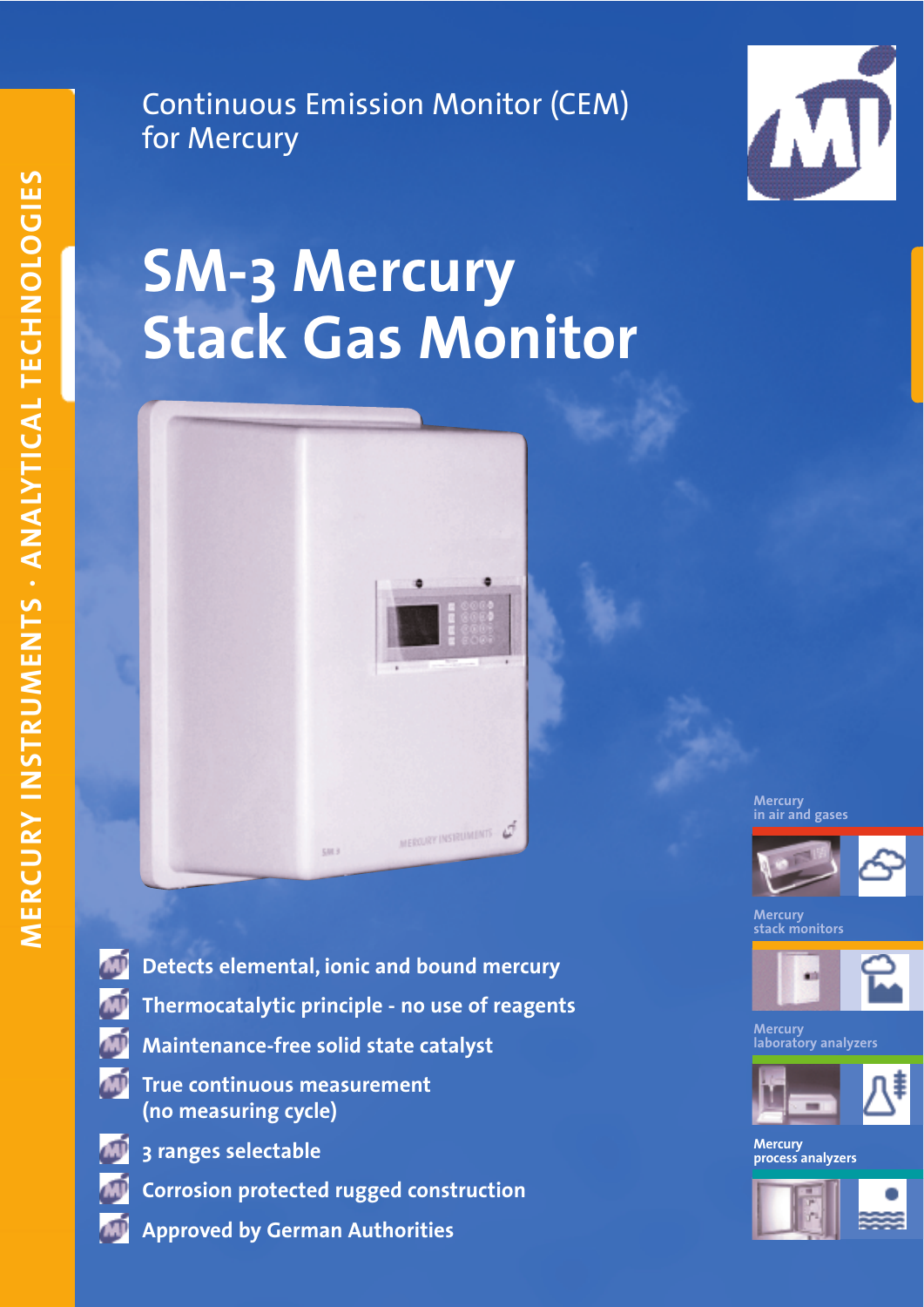# **The SM-3's fields of application:**

- **Municipal Waste Incinerators**
- **Sewage Sludge Incinerators**
- **Hazardous Waste Incinerators**
- **Cement Production**
- **Coal Fired Power Plants**
- **Thermal Soil Resanitation Plants**
- **Wood Combustors Using Recycled Wood**
- **Metal Recycling Furnaces**

**The SM-3 Mercury Stack Gas Monitor is used for continuous monitoring of mercury in stack gas. Bound forms of mercury like HgCl2, HgO, HgS and particulate mercury are detected as well as elemental mercury.**

# **Operating principle**

A sample gas stream is taken from the duct through a heated sampling system. The gas is drawn through a high-temperature particulate filter and subsequently enters the reduction unit. In this part of the analyzer a thermocatalytic reduction of ionic and bound mercury is performed. Elemental mercury vapor is formed as a result of this transformation process. The gas is then dried in a maintenance-free peltier cooler and fed to the mercury detector where the mercury concentration is measured. The high surface temperature of the gas entry filter guarantees that mercury is thermally completely desorbed from particles and thus also detected.

### **Design features**



All surfaces coming into contact with the sample gas are heated to temperatures >180°C to prevent any adsorptional loss of mercury . The sample line is made of perfluor alkoxy (PFA), a material which shows extremely weak interaction with mercury vapor. Sampling

and reduction are performed at temperatures far above the dew point. Therefore no condensate is formed before all mercury is in elemental state.



**SM-3: Installation at a municipal waste incinerator**

This minimises signal noise and avoids nonspecific peaks. The SM-3 does not use any gold collector for mercury preconcentration thus giving a very fast response and providing results continuously and in real-time. Possible problems connected with "poisoning" of the gold surface are also avoided. The straightforward analysis avoiding wetchemical sample treatment ensures high reliability and low maintenance.

#### **Easy to operate**

The SM-3 is operated via a waterproof membrane keypad. All inputs required are selected in a readily understandable menu shown on the graphical display. Conditions which may lead to a malfunction are detected by sensors and indicated by a status message provided via relay contacts.

#### **Low maintenance and low costs of ownership**

Thanks to the new thermocatalytic sample treatment method no reagents are required. Compared to first generation instruments employing wet chemical sample preparation methods, the SM-3 features clearly increased reliability and requires only minimum maintenance. This results in particularly low cost of ownership and maximum availability.

### **UV-Photometer**

Quantitative determination of the mercury concentration is performed in a UV-photometer with an electrodeless low-pressure mercury lamp. This lamp is controlled using the reference-beammethod which ensures a highly stable baseline.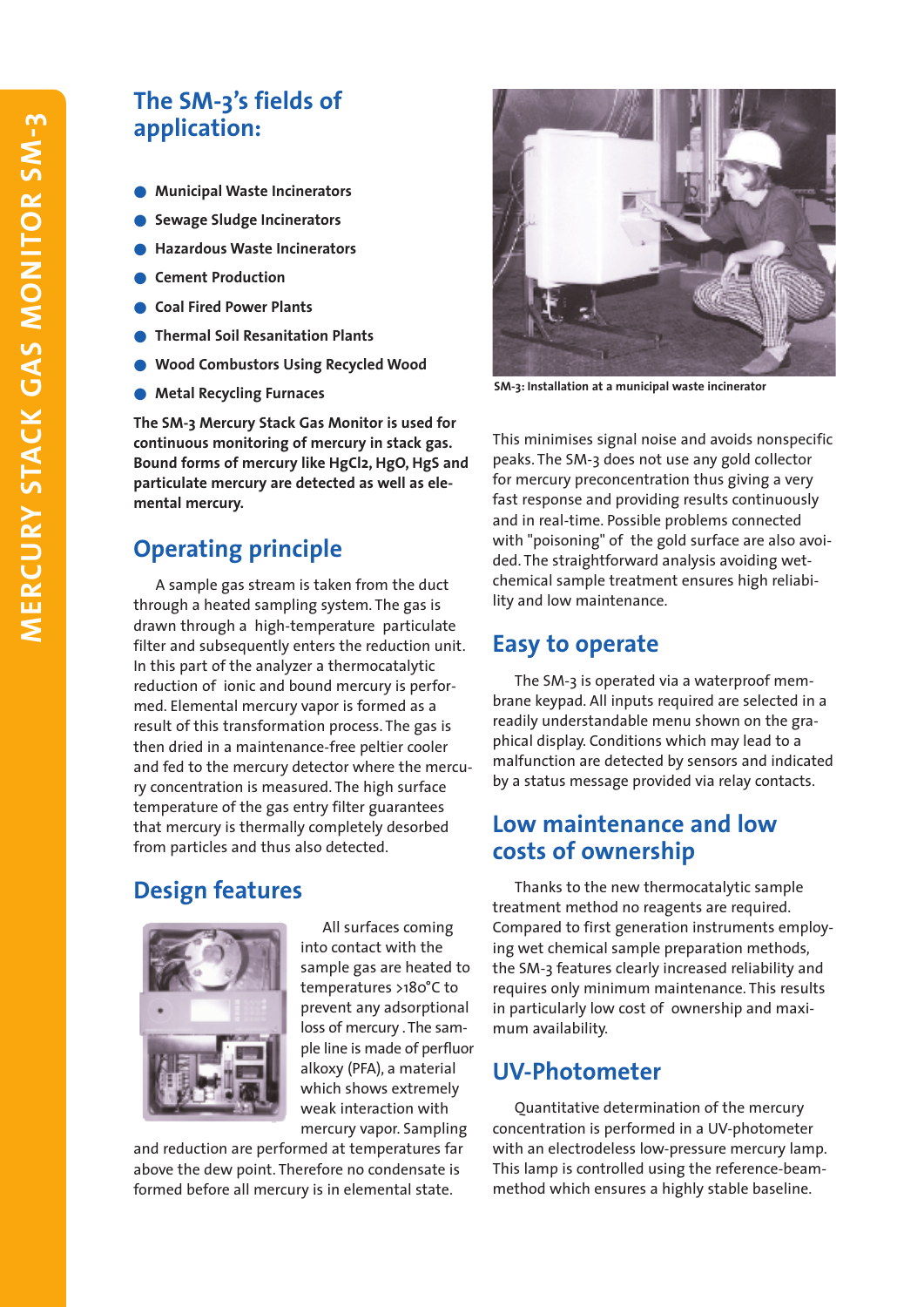

# **Automatic zero adjustment**

The zero line of the SM-3 is checked and adjusted automatically after a preset period of time. A magnetic valve stops the sample gas stream and switches over to zero air which has been cleaned in a sulfurized carbon filter. Automatic zero adjustment is performed every hour and requires 30 seconds.

# **Automatic calibration check**

The SM-3 is able to perform an automatic span check at preset time intervals if a suitable calibration gas source (for example from a compressed gas cylinder) is connected to the analyzer.

# **Automatic self-cleaning filter**

To prevent the instrument from being clogged by dust-particles, the SM-3 has a self-cleaning filter system which is operated by compressed air. The cleaning function is automatically activated every hour and is a matter of seconds.

# **Sampling system**

The sample gas is extracted with a stainless steel probe and conducted through a heated tube to the analyzer. The entire sample line is made of perfluoralkoxy (PFA), a material guaranteeing a minimum memory effect.

The dimensions of the sampling system mounting flange are customized (for example DN 65/PN 6 or ANSI 3"/ 150 lbs).

# **The importance of continuous mercury emission monitoring**

Monitoring of mercury emissions from stack has become a global issue. More strict regulations by authorities as well as the public claim for a complete surveillance of incinerators have caused an increasing interest in continuous emission monitors (CEMs) for mercury. For the potential user of such systems it is important to find a reliable and economic solution. First generation CEMs for mercury were based on the automation of known laboratory methods. This resulted in high maintenance costs, unreliable operation, oversized and heavy construction and last but not least a high price.

# **A new analytical solution: the SM-3**

The operating principle of the SM-3 is based on a completely new technique. Cracking of mercury compounds and reduction of ionic mercury contained in stack gas is performed applying the thermocatalytic method. Wet chemical sample gas treatment using reagents and bubblers is avoided. Maintenance and servicing of the SM-3 are therefore extremely easy. Purchasing costs and costs of ownership are comparatively low. As the SM-3 is a compact-sized and low-weight device, it may also be used for mobile applications. Installation is easy and done in a short time.